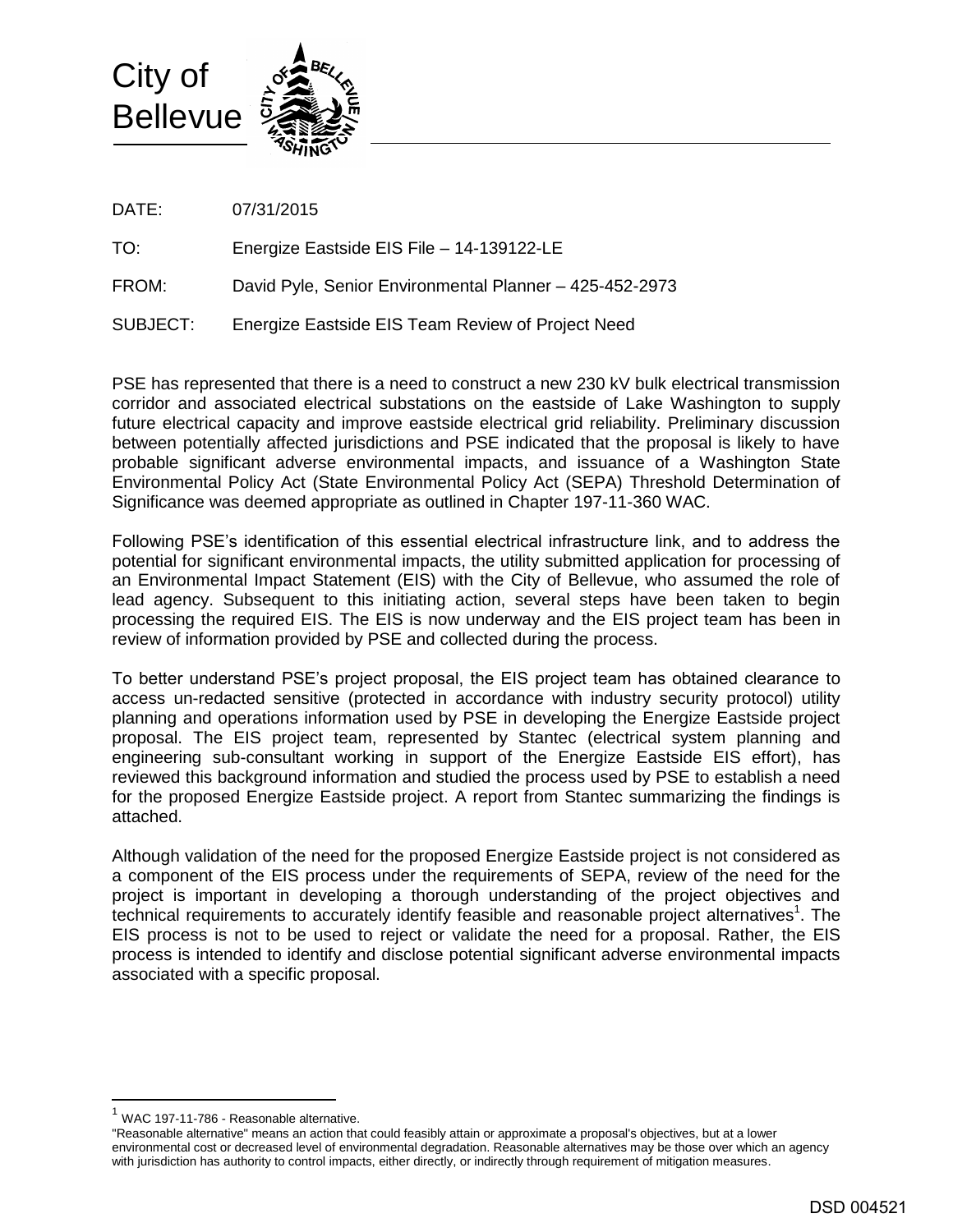

| To:   | Mark Johnson                                                         | From: | Keith DeClerck                 |
|-------|----------------------------------------------------------------------|-------|--------------------------------|
|       | Program Manager<br>ESA   NW Community Development<br><b>Director</b> |       | Tucson, ArizonaTucson, Arizona |
| File: | Energize Eastside                                                    | Date: | July 31, 2015                  |

# **Reference: Energize Eastside Project**

The purpose of this memorandum is to summarize my findings regarding Puget Sound Energy's (PSE) electrical system needs that support the purpose and need for PSE's proposed Energize Eastside project. It memorializes the issues we have discussed in depth with the principal jurisdictions reviewing the project (the Cities) as we examined PSE's project criteria and possible alternatives to the 230 kV transmission system improvements that PSE has proposed for consideration in the Phase 1 Draft Environmental Impact Statement (EIS). I have prepared this memo at ESA's request to support a plain-language description of the purpose and need for the Energize Eastside project that can be used in the EIS that ESA is preparing. I understand that ESA and the Cities also want to understand the purpose and need for the project and the constraints PSE is working with so that you can make informed choices about what alternatives to evaluate in the EIS.

### My Background

As an electrical engineer with more than 25 years of experience in both Industrial and utility environments, I understand the concerns on both sides of the meter. Specific to this project I have over 14 years of experience in transmission and distribution power flow simulations and have conducted and published extensive power flow studies in several of the states included in the Western Electricity Coordinating Council (WECC) region. I have critical infrastructure security clearance for viewing FERC data, and have experience reviewing such data. In addition, I have conducted transmission adequacy studies and renewable generation interconnection studies in several other North American Electric Reliability Corporation (NERC) regions across the United States. My experience in load forecasting and transmission planning, coupled with the fact that I have never worked for or have been under contract to PSE, allows me to provide a knowledgeable, independent view of the project purpose and need.

### Documents Reviewed

In preparing this memo, I reviewed the unredacted versions of the following documents prepared by PSE and Quanta Technology (Quanta):

- *Eastside Needs Assessment Report, Transmission System, King County,* dated October 2013;
- *Supplemental Eastside Needs Assessment Report, Transmission System, King County,* dated April 2015;
- Eastside Transmission Solutions Report, King County Area, dated October 2013; and
- *Supplemental Eastside Transmission Solutions Report, King County Area,* dated April 2015.

I also reviewed the *Independent Technical Analysis of Energize Eastside for the City of Bellevue, WA (Version 1.3)* dated April 28, 2015 by Utility System Efficiencies, Inc. (USE). Although PSE's findings are the focus of this assessment, I found the USE report to be helpful in exploring other facets of the proposed need and verifying my own conclusions.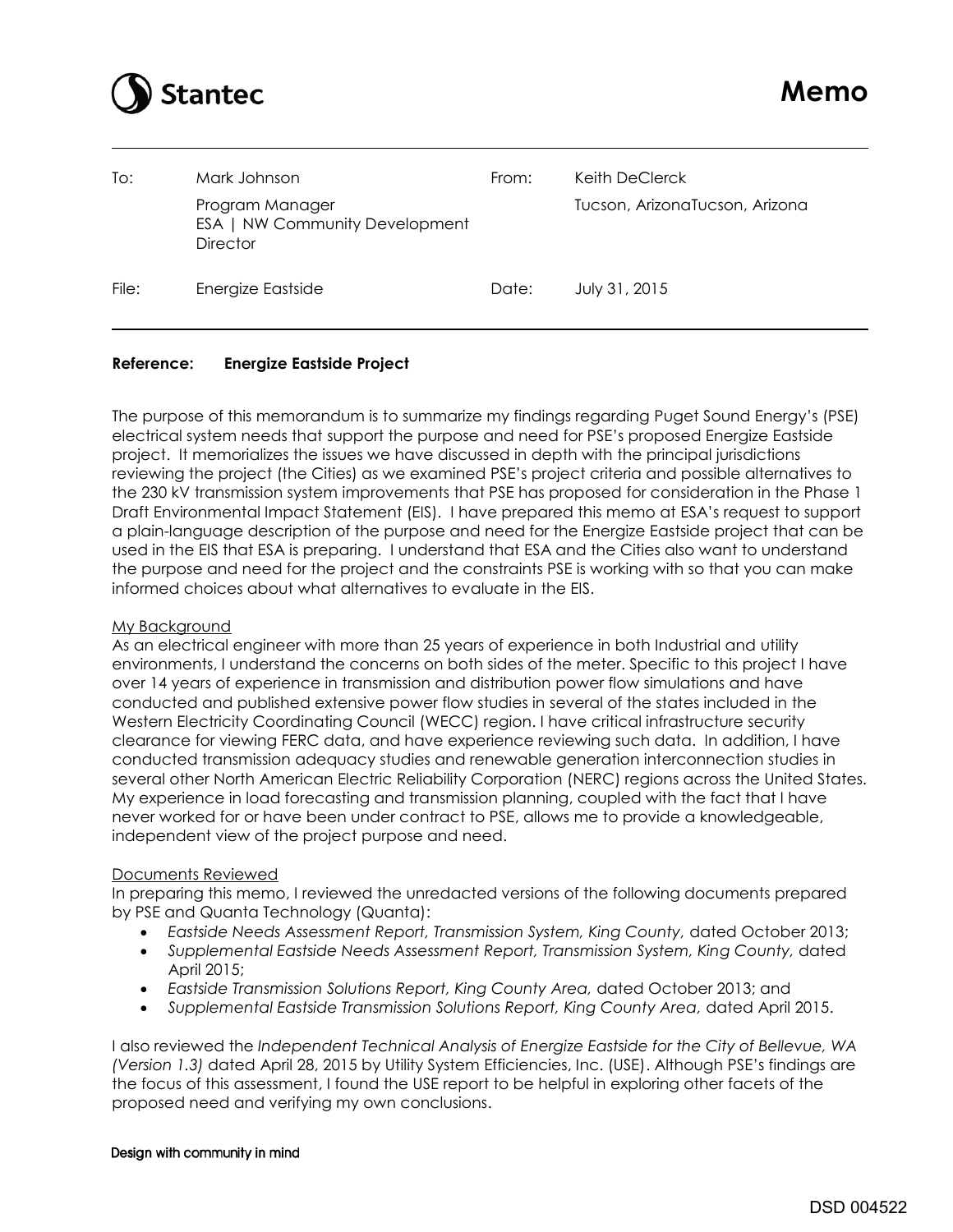

July 31, 2015 Mark Johnson Page 2 of 10

### **Reference: Energize Eastside Project**

In the process of reviewing these documents I also referred to many other documents prepared by federal and regional agencies and by PSE.

### Findings

Based on my expertise, I found that the PSE needs assessment was overall very thorough and applied methods considered to be the industry standard for planning of this nature. Based on the information that the needs assessment contains, I concur with the conclusion that there is a transmission capacity deficiency in PSE's system on the Eastside that requires attention in the near future. For purposes of this memo, "Eastside" refers to the central portion of King County roughly located between the cities of Redmond to the north and Renton to the south.

The transmission capacity deficiency is complex. It arises from growing population and employment, changing consumption patterns, and a changing regulatory structure that requires a higher level of reliability than what was required in the past. PSE has concluded that the only effective and cost-efficient solution is to site a new 230 kV transformer in the center of the Eastside, fed by new 230 kV transmission lines from the north and south. While that conclusion seems simple and straightforward, it is the product of an analysis that considered dozens of options and thousands of potential scenarios that the power system could encounter.

The population of the Eastside is expected to grow at a rate of approximately 1.2% annually over the next decade, and employment is expected to grow at an annual rate of approximately 2.1%. Because of the nature of expected development, PSE projects that electrical demand will grow at a rate of 2.4% annually. Without adding at least 74 MW of transmission capacity or local peak period generation to the Eastside, a deficiency could develop as early as winter of 2017 - 2018 or summer of 2018, putting customers at risk of load shedding (power outages). It is impossible to place a single number on the projected deficiency because it varies by season (winter vs. summer) and by other assumptions that are made in the planning process. However, as the load continues to grow, the risk and extent of the load shedding required increases.

Four components must be understood in order to have a basic understanding of the nature of this expected capacity deficiency:

- Study Parameters
- Load Forecast
- Corrective Action Plans
- Regional Compliance

# Study Parameters

PSE started with the WECC database model for load forecasting, distribution, and transmission. The model encompasses all utilities in the western United States, western Canada, and northern Mexico. This model is updated yearly by all entities in the WECC region and reflects the overall system configuration and load forecasts for each utility. This overall model does not always reflect the specific details of a utility's transmission and distribution system. Therefore, PSE added specific details about its system configuration on the Eastside to enhance the accuracy of the results. This includes PSE's 115 kV substations and transmission lines, and other equipment operating at lower voltage. In the model, forecasted electrical load is distributed by substation, based on historical load data for those locations. This model was used for most of the study results.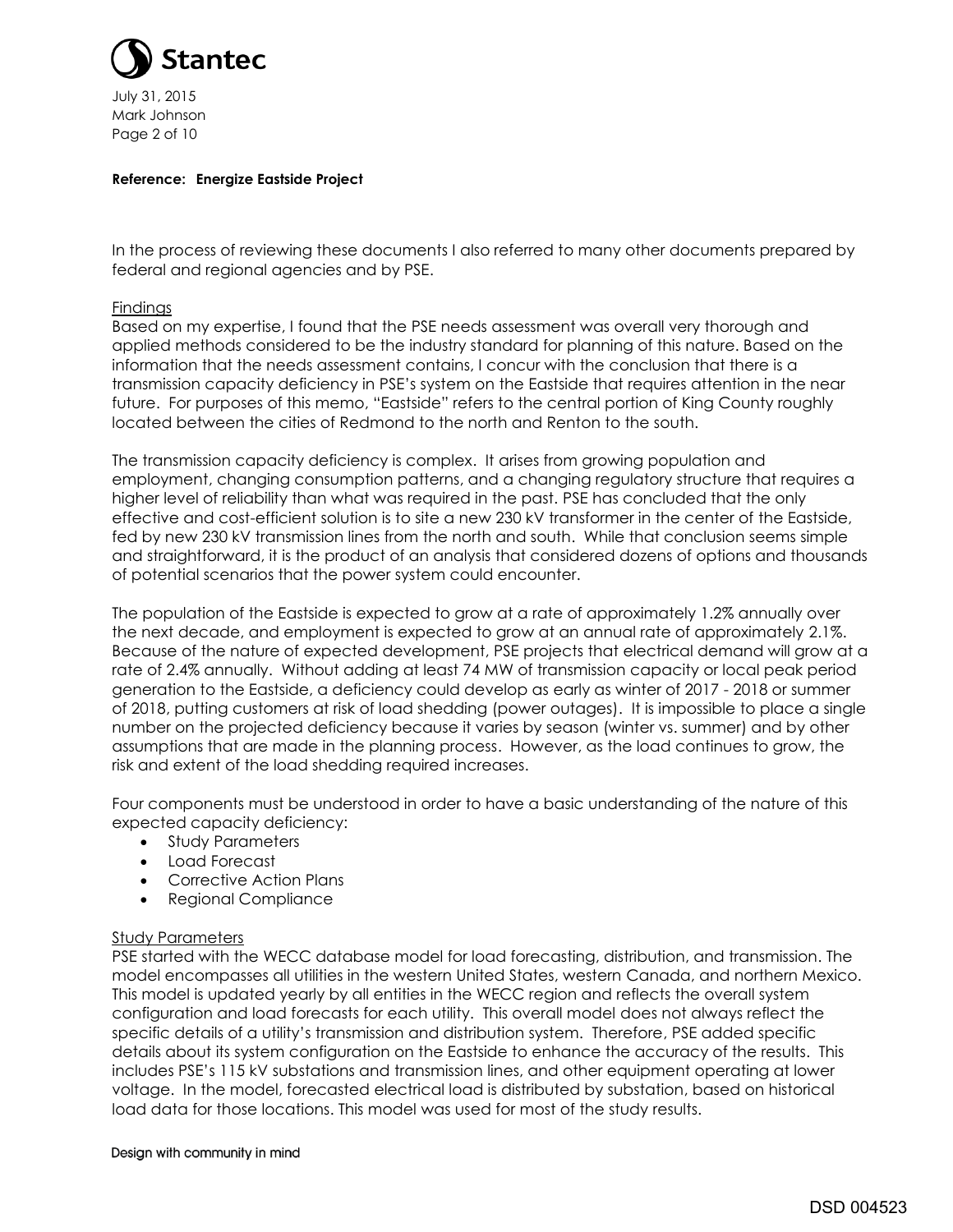

July 31, 2015 Mark Johnson Page 3 of 10

### **Reference: Energize Eastside Project**

In addition, system sensitivity cases (i.e. scenarios) were conducted using various levels of energy conservation, extreme weather temperatures, power generation patterns, and expected "intertie" flows between PSE and its interconnected neighbors. These scenarios were used to evaluate stresses on the system that can reasonably be expected. The scenarios generally involve trying to operate the system during these extreme weather periods with one or two system components taken offline either because of planned maintenance, or because of an emergency such as damage caused by a storm or vandalism. Scenarios provide insight as to the strengths and weaknesses of the system. Because weaknesses represent vulnerable aspects of the system, specific information about them is not released to the general public.

This procedure is a typical method of study and consistent with standard accepted practice for the industry. Extreme weather conditions examined are relatively high likelihood events, that is, conditions expected in one out of every two years.

Results from both summer and winter conditions were reported. This is because although the Eastside has historically had its highest electrical demand during the winter, recent trends show that summer usage is growing rapidly and will eventually lead to similar or even greater levels of demand as peak winter days. This is discussed further under Load Forecast.

# Load Forecast

The load forecast is central to determining the need for the project. The primary contributing factors to the growth in load are as follows:

- Local residential consumption due to population growth; and
- Local growth in commercial and industrial electrical consumption due to both the quantity and types of local businesses that are growing.

PSE prepared a Needs Assessment in 2013 and a Supplemental Needs Assessment in 2015. The methodology used in the Supplemental Needs Assessment increased the accuracy of the results by breaking down the systemwide forecast into county-by-county forecasts and a sub-county area forecast for the Eastside. Both the 2013 and the 2015 reports show that Eastside growth is expected to be relatively strong, with peak loads projected to grow by approximately 2.4% per year over the next 10 years (2014 - 2024) driven mainly by new development in the commercial and high-density residential sectors.

Table 2-2 in the Supplemental Needs Assessment compares the load growth forecast from the 2013 assessment and the 2015 assessment. The 2015 supplemental forecast showed a slight reduction in PSE's overall peak load projections for winter 2017 - 2018 of 46 MW (0.9% of total) as compared to the 2013 projections, which is due to a slower than expected recovery in the housing sector. Similarly, Eastside load projections for winter 2017 - 2018 decreased by 11 MW (1.6% of total) as compared to the previous forecast. Although the new forecast slightly extends the time before system components on the Eastside will have reached capacity, the conclusion regarding the need in the long run has not changed.

PSE has traditionally been a winter-peaking utility, meaning that the highest demand periods typically have occurred in winter when cold weather drives the demand for heating. Both Needs Assessment reports indicate that, in addition to growing winter peak load demand, summer loads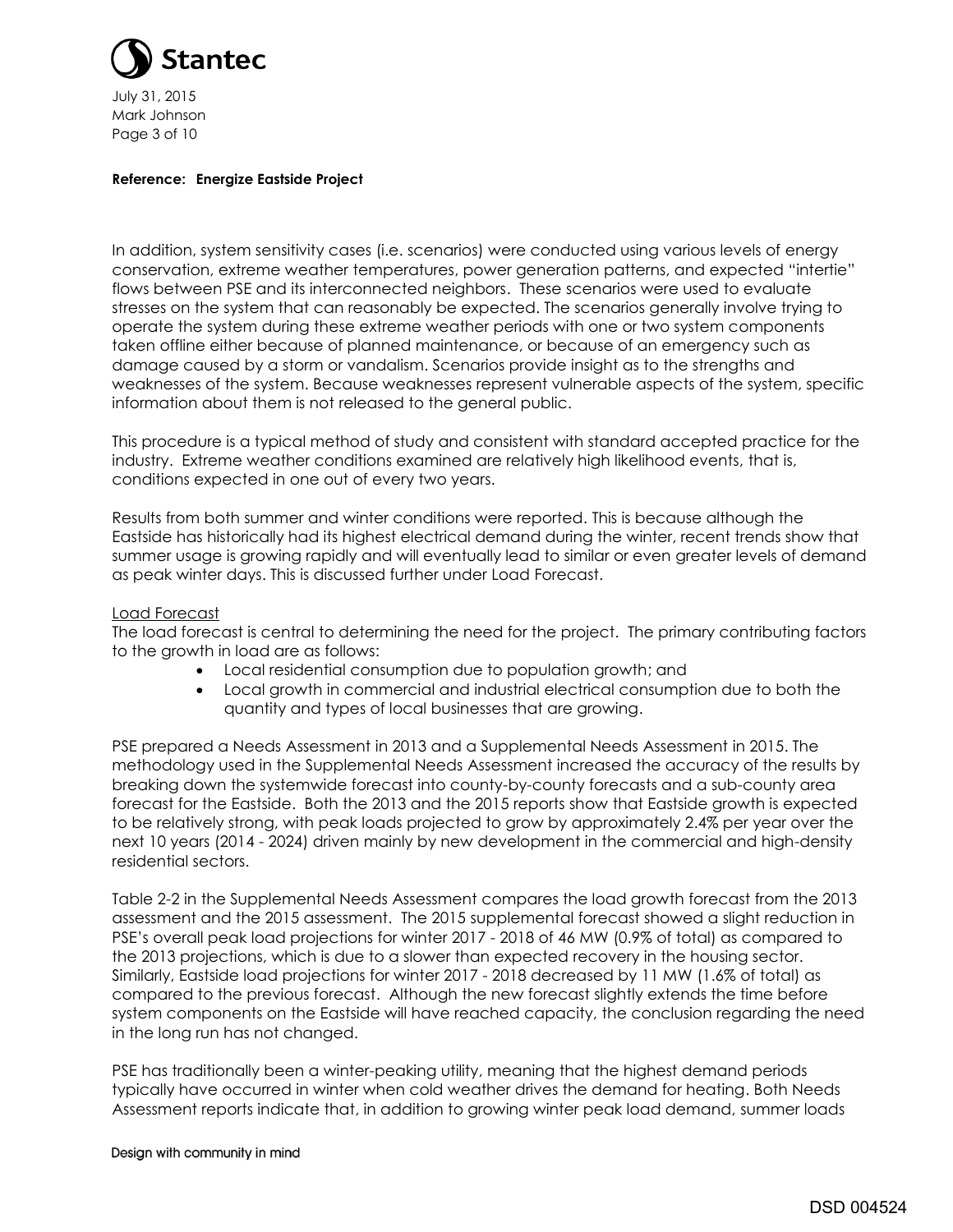

July 31, 2015 Mark Johnson Page 4 of 10

### **Reference: Energize Eastside Project**

on the Eastside are growing even more rapidly, to a point where they also pose transmission capacity deficiency issues.

In the 2015 Supplemental Needs Assessment report, the 2018 summer load projections for the Eastside were 12 MW (2.2% of total) lower than the previous forecast. However, by 2018 the supplemental assessment shows that approximately 74 MW of customer load is at risk of load shedding (shutting off or limiting power to customers) in order to maintain a reliable and secure transmission system. Ultimately, the result of having both a winter and summer peak deficiency leads to more hours of the year when the system is vulnerable to excess loading.

As with the previous forecast, PSE's supplemental forecast was based on historical data that were modified for such variables as energy conservation programs, economic data, population growth trends, and population and employment growth forecasts from the Puget Sound Regional Council (PSRC). Also included into the final shape of the forecast were any expected community development increases in load that have been identified by PSE customer relations and/or PSE local area distribution planning staff as being of significant size. These would be considered block loads and their addition is a typical practice in utility forecasting. In the model, block loads were added to the forecast for the substation that would serve those loads at 100% for the first three years, 50% for the next three years, and 0% after six years. Even though there are no standards for adding block loads of this type, this staged approach allows the forecast to capture any immediate sizable increases while tapering off and allowing the data available on employment and population provided by the other forecasting agencies to shape the outer years. This approach is a reasonable way to capture any significant near-term load increases without skewing the entire forecast.

In my opinion, the one area where PSE used an approach to load growth that was not typical of most utilities was in looking at the effect of its conservation programs. PSE used a conservation level of 100% in its load forecast, which assumes PSE will be able to achieve all of its planned conservation goals. Although PSE has a highly successful conservation program at present, this is more optimistic than most utilities are when making load forecasts, since conservation programs are typically voluntary. Using this as an expectation, anything short of that level of conservation would increase load levels and accelerate the timeframe for the deficiency to develop. The demand-side reduction program is described in PSE's *Integrated Resource Plan* (2013) including the methods used in determining the achievable levels of conservation. My review did not include a review of the methodology or results used in that analysis, although it appears to consider a wide range of factors that should be considered when establishing conservation goals.

In summary, PSE's load forecasting analysis applied methods and assumptions that are standard practice for the utility industry. My only concern is that the approach taken on conservation could result in understating the potential capacity deficiency if PSE were to fall short of its conservation goals.

# Corrective Action Plans (CAPs)

An unwanted side effect from transforming power or transmitting power across power lines is the effect of thermal heating. Similar to water encountering friction in a hose, electrons face resistance in the conductor or transformer. Many individuals have felt this phenomenon when attempting to change a light bulb after it has been on for a period of time. Electrical transformation and delivery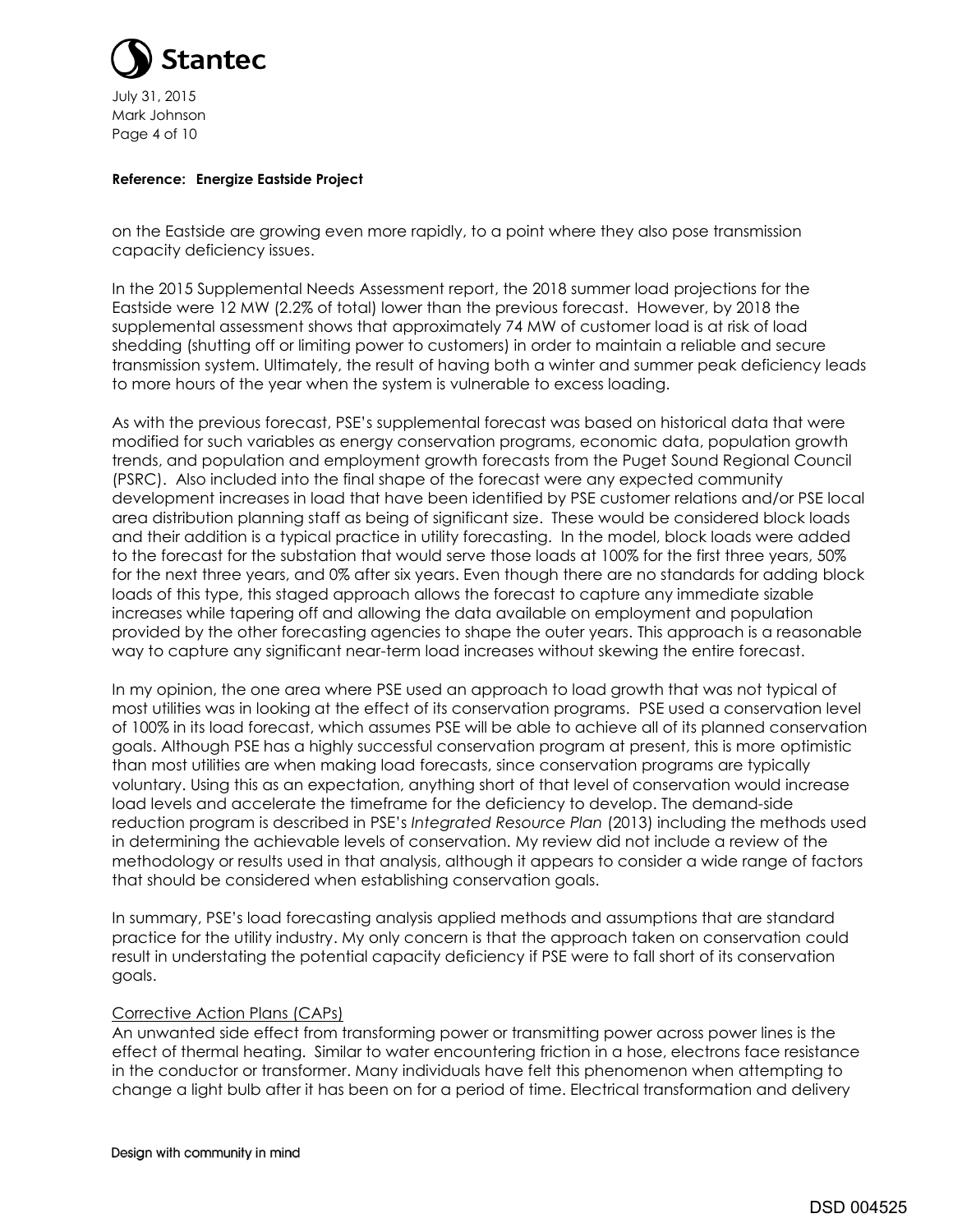

July 31, 2015 Mark Johnson Page 5 of 10

### **Reference: Energize Eastside Project**

can cause extreme heat. As electrical system components heat up due to these thermal stresses, they reach a point where physical damage can occur if the temperatures are too high.

System operators monitor the load, which is in direct correlation to the heating of equipment. If the load gets too high, operators must reduce (shed) load, either automatically or manually, from the equipment. This reduces the loading and allows the destructive temperatures to decrease to a safe level. This heating can occur in any system component (transformers, conductors, generators etc.). If the operator does not shed load the equipment will eventually fail due to the excess heat, and no load will be able to be served by that system component until it is replaced. For some components this could take weeks or months to accomplish due to equipment availability, shipment requirements and the time it takes to install and test the component.

Corrective action plans (CAPs) are instructions to PSE transmission operators to take particular actions during certain events to prevent destruction of system components and maintain appropriate voltage levels to all customers. Equipment overheating mainly triggers those actions. Overheating is typically due to high "steady state" load levels during peak load times (i.e., running the system near full capacity for several hours or days, such as during a cold snap or hot spell), or increases in load on a particular piece of equipment due to an outage of another transmission system component. Outages can occur due to unforeseen events such as storms, or during routine maintenance, when pieces of equipment need to be isolated from the system for personnel safety. CAPs are used by all electrical utilities as temporary fixes that can be implemented for short periods in lieu of increasing the capacity of the system.

The electrical transmission system is basically a link between generation (supply of electrical power) and load (demand for electricity). Unless the load is turned off or generation is unavailable, the transmission system will continue to try to deliver electricity to the load even if certain parts of the system are overheating. Operators must be constantly aware of system loading parameters to prevent components of the system from being destroyed by overheating. Once destroyed, the component may be out of service for weeks or months while being repaired, and customers may be adversely affected for the duration. CAPs are sometimes administered manually by the operator, or automatically by control systems in more critical cases where immediate action is deemed appropriate.

CAPs limit the adverse effects to equipment, but during the period that a CAP is being implemented, the electrical supply system is left in a more vulnerable state with fewer components to carry the load. Regardless of whether a CAP has been initiated by normal load levels, an unexpected outage, or a maintenance outage, there is a higher probability during a CAP that any further system upset could leave large areas of the Eastside and thousands of customers without power. As the load for the Eastside increases, and as the problem becomes not only a winter but summer peak issue, the number of hours per year when CAPs must be implemented will increase, meaning the length of time that the system is vulnerable also increases. Therefore, from a functional standpoint the system becomes less reliable in regard to normal load and unexpected system outages. From a maintenance standpoint the system becomes harder to operate and maintain its components in good condition. For example, PSE currently uses CAPs at the Talbot Hill substation to avoid load shedding in winter months.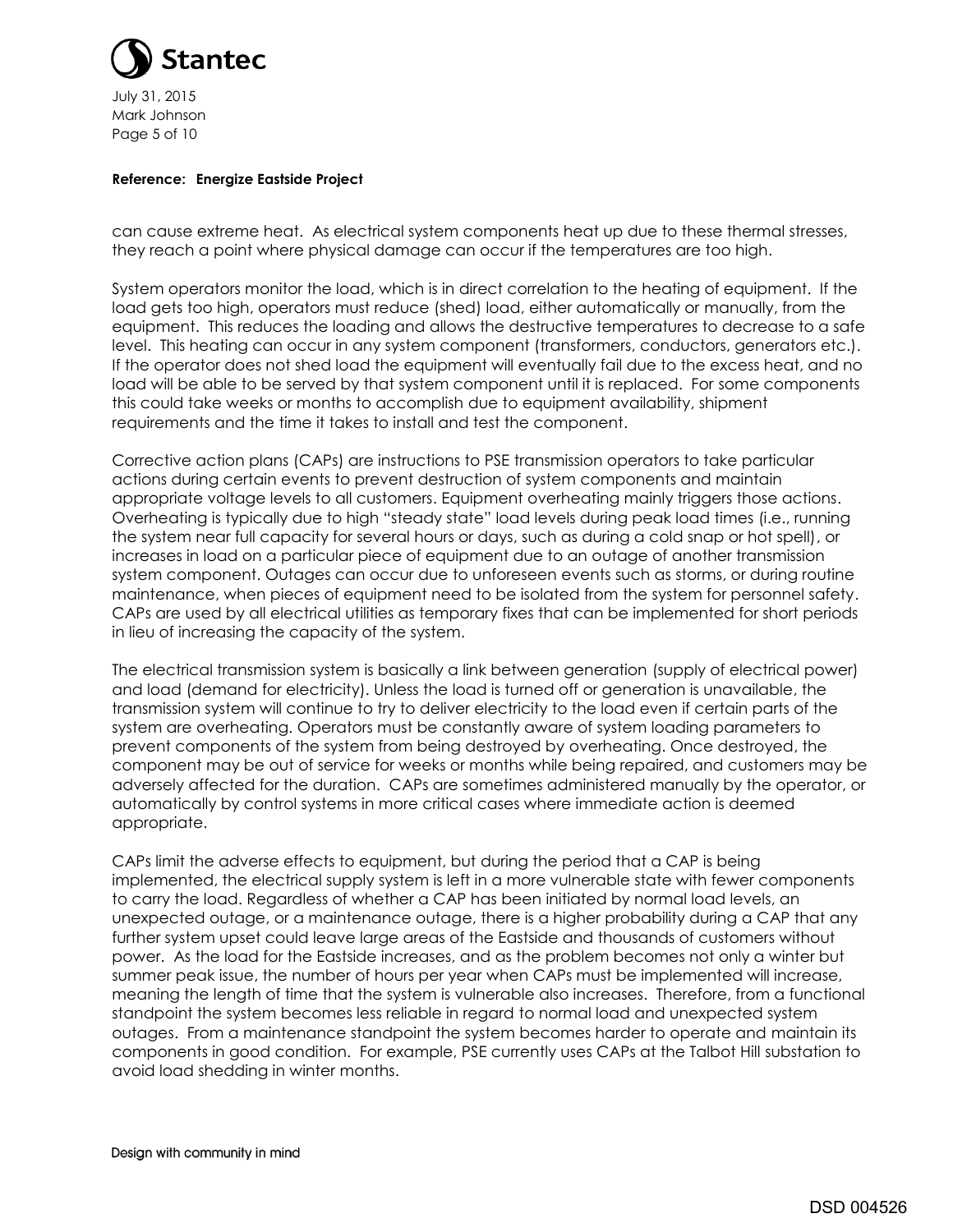

July 31, 2015 Mark Johnson Page 6 of 10

### **Reference: Energize Eastside Project**

PSE considered CAPs in its Needs Assessment for the Energize Eastside project, recognizing that with growing demand CAPs alone would not be a sustainable solution. CAPs allow PSE transmission operators to temporarily mitigate system problems on the Eastside in order to keep the system operational during certain outages and maintenance procedures. However, each CAP increases the exposure to more widespread customer power outages if any further system upset occurs while the CAP is implemented. As load increases over time, more CAPs are needed for more hours of the year and system reliability decreases. Therefore, CAPs should not be regarded as a long-term solution.

### Regional Compliance

Like all major electrical utilities, PSE's electrical supply system does not operate independently of other power providers in the region. The interconnected power system, or bulk electric system (BES) as it is commonly referred to, is intended to be cost and resource effective by allowing excess power generation in one part of the region to supply load in another. In addition, because of the characteristics of electricity, increased system reliability, voltage stability, and performance are achieved by employing an interconnected system.

Several regional agencies in the Northwest oversee the operation of the BES to ensure that it is capable of delivering electricity. These regional agencies are ultimately responsible on a national level to the Federal Energy Regulatory Commission (FERC) and NERC. Among other duties, these regional entities identify additions to the transmission system needed to ensure service to load and meet firm transmission service commitments into the future, while complying with national reliability standards. In order to participate in the benefits of the regional grid, PSE must adhere to these transmission reliability standards.

These standards have become more stringent in recent years, after lessons learned in the cascading blackout that struck the northeastern portion of North America in 2003. Particularly relevant to planning for the Energize Eastside project, the current standards require that the system must be capable of operating safely and reliably with two components being disabled (referred to as N-2 and N-1-1 scenarios), whereas past standards only required that the system operate reliably with one component disabled (referred to as N-1 scenarios).

The Eastside Needs Assessment Report and the Supplemental Eastside Needs Assessment Report mention several other reports prepared by regional agencies, or that PSE prepared in order to comply with these agencies' standards. Each of these reports investigated a range of solutions to meet a particular regional electric system need. Being regional, these studies often encompass several utilities in order to address a particular issue or range of issues.

The Energize Eastside project was discussed as one of the possible solutions in some reports, and it was found to help address regional transmission issues. This should not lead to the conclusion that Energize Eastside was conceived as a means to address these regional needs. It only means that PSE's proposed Energize Eastside 230 kV transmission line would benefit the reliability of the regional grid in addition to addressing the local capacity deficiency on the Eastside. Conversely, other regional solutions these reports investigated would address the regional issue but would not be effective for solving the local transmission capacity deficiency on the Eastside. This is because they were designed only to address the regional issue. Providing support for the electrical needs of the region should not be equated with support for the need identified for the Energize Eastside project.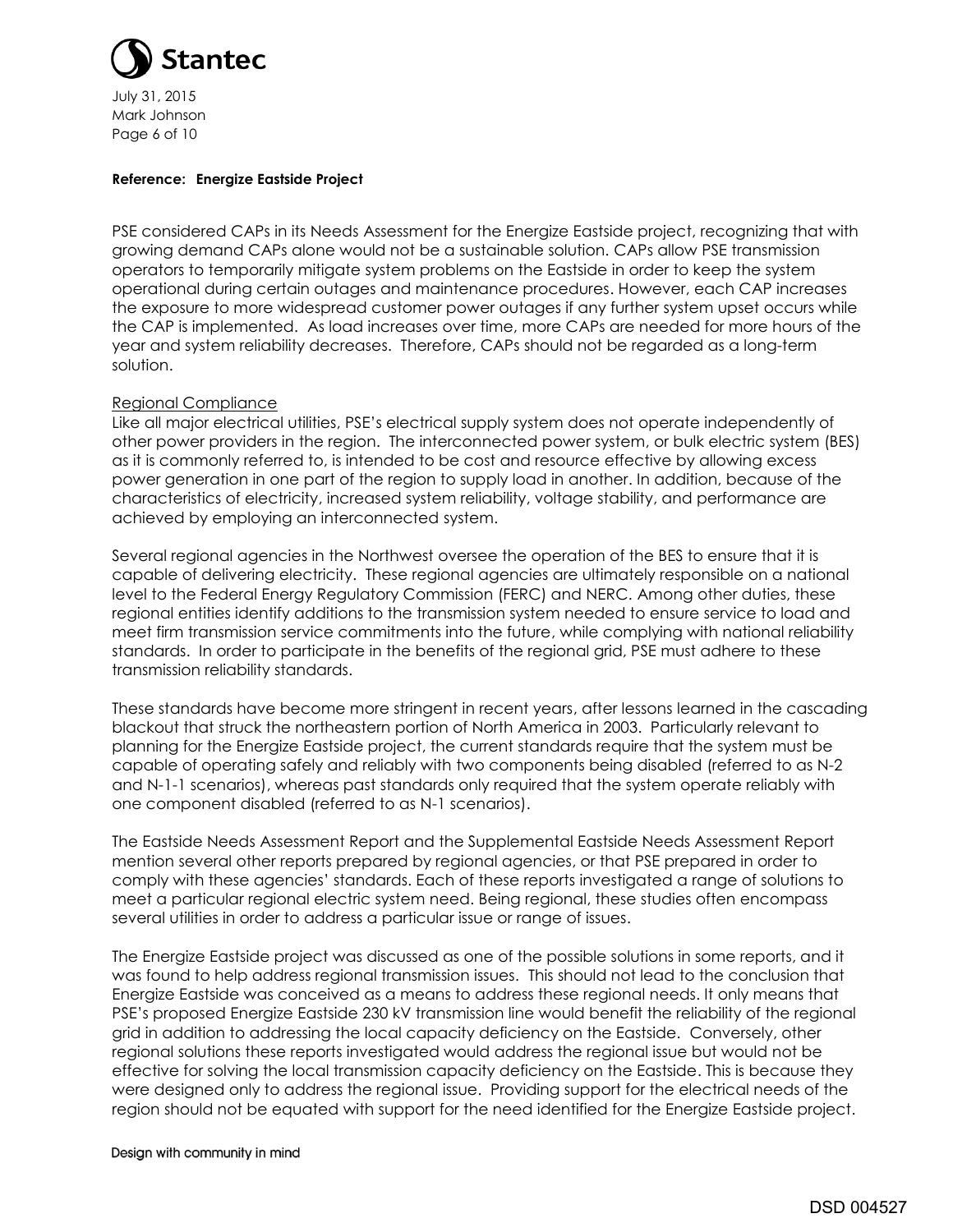

July 31, 2015 Mark Johnson Page 7 of 10

#### **Reference: Energize Eastside Project**

For instance, in the past PSE has utilized various CAPs as mentioned above to meet some of its regional compliance issues for reliability. Yet, as was also indicated above, the enforcement of a CAP is a temporary solution that puts large numbers of Eastside customers at higher risk of a power failure, and the hours of exposure per year continue to increase.

Regional compliance is part of operating an electric utility. There is a tension between what is best for the region and what is best for the local utility.

### Summary

Due to increasing load demand, the Eastside is quickly approaching a transmission capacity deficiency. If and when this deficiency develops, PSE's electrical supply system will reach a point where it cannot ensure the level of reliability that it is mandated to provide. Assuming projected growth occurs, the Supplemental Needs Assessment indicates this capacity will be reached as early as winter 2017 - 2018. This is not a prediction that weather conditions and load demand will converge in this time period and require load shedding. Rather, it is a projection that load demand will increase to a point where, if adverse weather conditions occur and one or more components of the system is not operating for any reason, load shedding would be required. Once the threshold is crossed, the physical limitations of the system are such that even the slightest overload will produce overheating that can damage equipment, and larger overloads will produce overheating more quickly. Once equipment is in an overload condition, the options are to let it fail or take it out of service. Both conditions leave the Eastside in a vulnerable state where the system is incapable of reliably serving customer load. At that point further actions may be needed such as load shedding in order to keep the system intact. By the end of the 10-year forecast period, a large number of customers would be at risk, and the load shedding requirement could be as high as 133 MW.

The deficiency is caused by load growth, which is a byproduct of economic growth and population increases in the Eastside area. Addressing the deficiency is difficult because the needed generation to supply this load growth is outside the service area and the available existing pathways to bring that power to the load have reached capacity. The load area in question is situated between two sources: Sammamish substation on the north end (Redmond/Kirkland area) and Talbot Hill substation on the south end (Renton area). These are the only two sites that effectively support this geographical area. Increases or decreases in load that are not directly supplied by these two substations, or power flow to other parts of the system outside the service area, have minimal effect on the ability of these substations to supply load. Only a direct interruption of supply power to or power fed from these two substations will affect the Eastside area. Once the higher voltage (230 kV) is transformed down to a lower voltage (115 kV) at these two substations, the system is limited by the physical capacity of the conductors and transformers that connect those two sources to the load and feed the area.

A simple analogy for the transmission problem on the Eastside would be the water pressure at a residence with a vegetable garden located at the back of the property. In the summer months the vegetable garden needs more water but there isn't enough pressure to deliver an adequate supply. Even if the homeowner increases the size of the hoses or adds more sprinklers, the pressure is divided among them and the flow at each sprinkler reduces to a trickle. To solve the problem the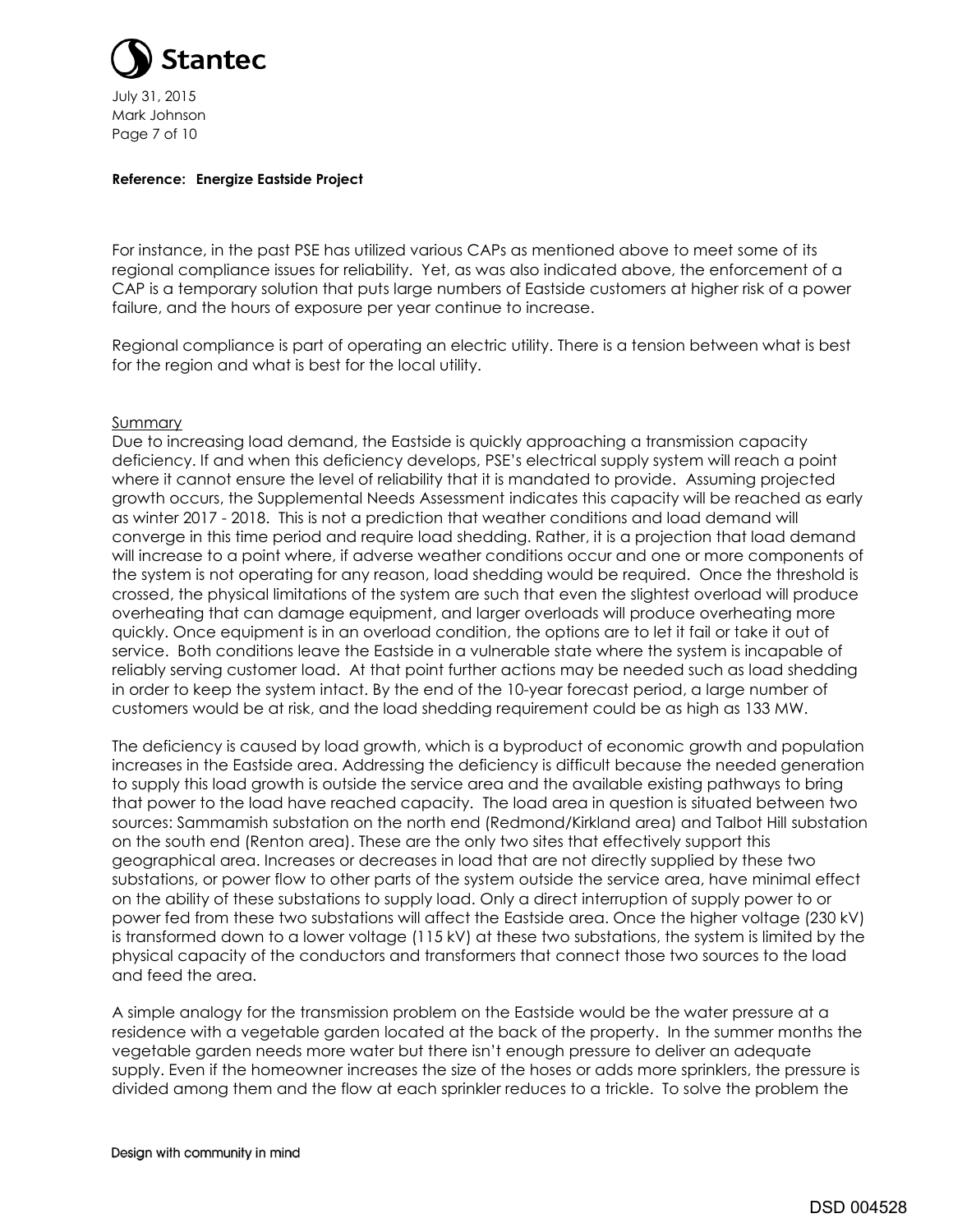

July 31, 2015 Mark Johnson Page 8 of 10

### **Reference: Energize Eastside Project**

homeowner must either increase the pressure at the main, or develop another water source (such as a well) near the garden.

For the Eastside the highest load densities are north of I-90 and west of Lake Sammamish. In electrical systems, voltage is the pressure. As with the hoses and sprinklers, the physical limitations of the transformers and conductors dictate that the transformation sites closest to the load center will have best performance. Bringing a higher voltage source into the area and making the transformation to a lower voltage closer to the load increases the pressure at the source (comparable to the analogy of bringing a larger water main with plenty of pressure) and adequate power can flow to all parts of the area. The other solution is to produce a new source of power close to the load center. This would be some type of electrical generation (similar to adding a new well in the garden hose analogy). Other solutions would be less effective.

Energy conservation, technological advancements, and system operational improvements can and will slow the need for these infrastructure improvements. In its planning for Energize Eastside, PSE has assumed that a relatively high level of voluntary energy efficiency measures will be adopted within the Eastside over the coming decade, approximately 110 MW by 2024. The analysis PSE provided shows that even with these measures, the economic and population growth expected by planning agencies and businesses on the Eastside equates to the need for either more energy infrastructure, or at least 163 MW of additional conservation, over and above conservation already planned for the Eastside.

Energy conservation is one way of reducing load. But when increasing load has eclipsed increases in energy conservation and the electrical system is reaching capacity, the only other method is to open transmission lines. That is the purpose of CAPs: to reduce load, and therefore heating, by opening transmission lines. CAPs are temporary measures to help the system supply load. However, CAPs do not solve the long-term capacity issue, and when implemented they leave the system vulnerable to increased outages.

To understand this, the garden example can again be used. The homeowner has two sources of water to the garden, one from a faucet on the north side and one from the south much as Sammamish and Talbot Hill substations feed the Eastside load. It is a particularly hot mid-summer day, and the garden needs extra water. The homeowner connects more hoses to each faucet but realizes that even with the additional hoses and the faucets wide open, there is not enough water pressure to effectively water the garden. The only option is to disconnect a hose or two so that the others will have enough pressure to operate the sprinklers. Only now some of the garden is going without water (similar to load shedding in an electrical system). Also, depending on what is disconnected, large portions of the garden would be vulnerable to losing their water supply if the remaining hoses were damaged. In a garden, it may be possible to keep plants alive by rotating areas where the water is turned off, but in an electrical system, instead of plants it is people who will not have the electricity they need for a period of the day.

This is a simple analogy, but the situation with the Eastside power system is similar, except that instead of sprinklers that won't operate, an overloaded electrical system overheats. During peak load periods, operators use CAPs to turn off (referred to as opening) lines from either Sammamish or Talbot Hill substation to reduce heating on certain system transformers and lines so that they will not be destroyed. They may be able to keep the Eastside area supplied with electricity, but in doing so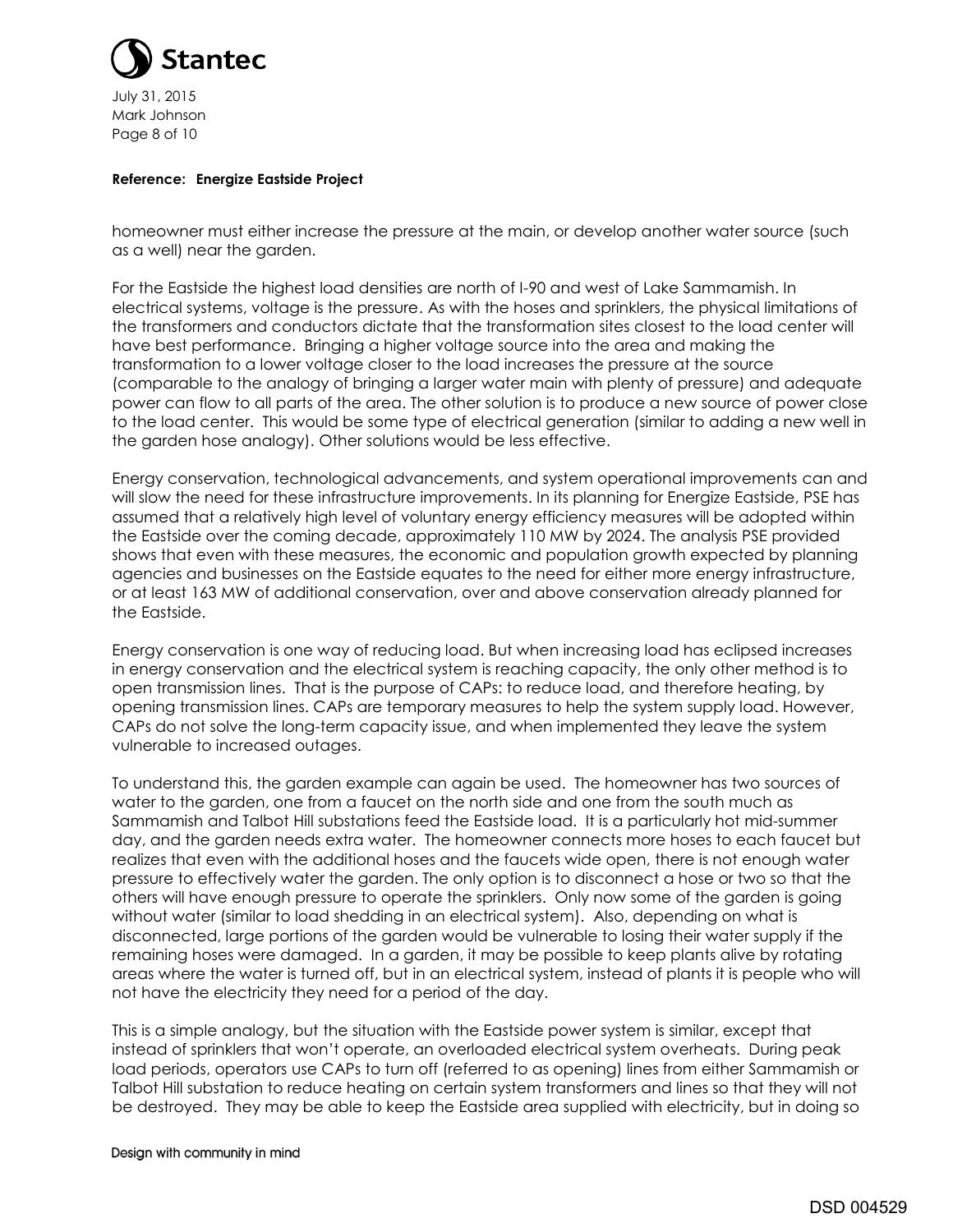

July 31, 2015 Mark Johnson Page 9 of 10

### **Reference: Energize Eastside Project**

large areas of the Eastside may only be fed from one source. If something happens to that source, such as a tree falling into a line, or a car accidentally taking out a pole, or a piece of equipment fails due to fatigue, at that moment the last viable connection to a power source is gone and the lights go out. Even worse, as load continues to grow, or the area hits the coldest winter or hottest summer on record, the operator will be left with a decision: who will have power and who will not. Until the peak period is over, in order to reduce overloads to an acceptable level, large portions of the Eastside area could be left without power. A further possible consequence would be that hospitals, nursing homes, fire departments, police stations and other critical support services must run on emergency power or are without power. In this situation the event has become not just an inconvenience but a hazard.

There are a lot of questions surrounding the probability of these events occurring on the Eastside. Most people are likely unaware of how many times an outage is imminent or narrowly avoided. Attempting to specifically predict these events is nearly impossible because of the number of potential scenarios and permutations. Is it an extreme peak? Are 100% conservation levels being met? Is there a system component out for repair? Has an accident removed a piece of equipment from service? Has a natural or man-made disaster occurred that no one thought would ever happen? Was the forecast wrong and loads grew faster than expected? The permutations are endless.

Regional electrical reliability is important to local communities. Without a reliable regional backbone, energy generated by a wide variety of sources could not be efficiently delivered to the population areas that need it. All the utilities in the Northwest bear some responsibility to keep the transmission system in working order. However, a local utility's main role is its customers and each has a legal duty to provide electricity to customers in its service area.

The local utility has two roles to play. On the community level, it needs to provide an adequate infrastructure of facilities and equipment that can reliably deliver energy to its local customers. As a regional player, the utility provides its customers access to the larger interconnected system while making sure its system is as reliable as its regional neighbors' systems and not a detriment to the whole.

The Energize Eastside project is designed to bring the needed infrastructure to supply the local need. Any regional benefits that it provides would be added benefits of a stronger regional source, but these are not the primary reasons why the project has been proposed. The transmission capacity deficiency is driven primarily by local rather than regional growth. If the entire region surrounding the Eastside was eliminated or disconnected from Sammamish and Talbot Hill substations, and replaced with an independent 230 kV source of power at both ends, the result would be the same. The Eastside 230 -115 kV system as it exists cannot supply the projected load under all circumstances, with the required levels of reliability that the community and neighboring utilities expect.

# **STANTEC CONSULTING SERVICES INC.STANTEC CONSULTING SERVICES INC.**